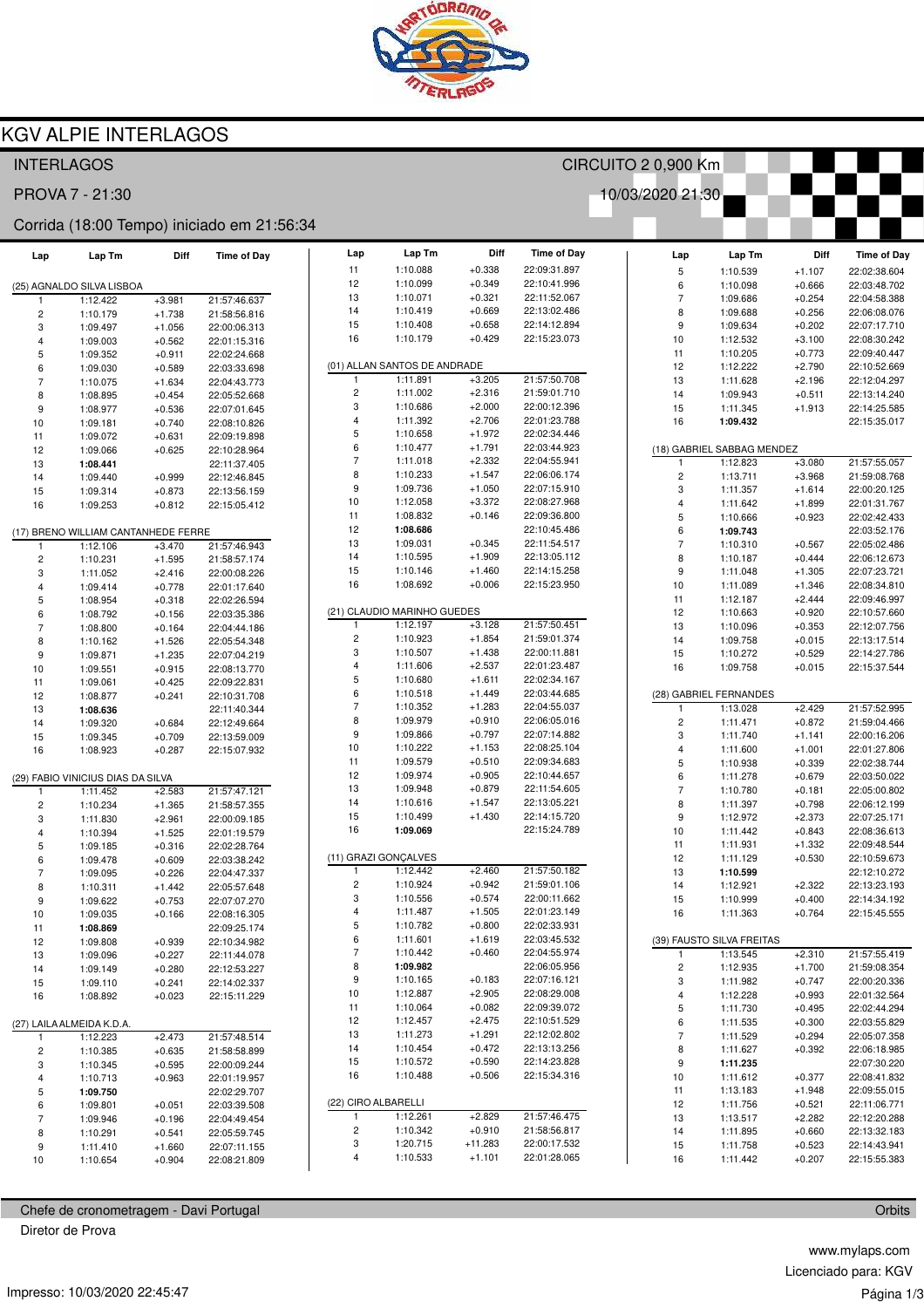

## **KGV ALPIE INTERLAGOS**

| <b>INTERLAGOS</b>                          |                                     |                      |                              |                         |                              |                      |                              | CIRCUITO 2 0,900 Km |                          |                                         |                      |                              |
|--------------------------------------------|-------------------------------------|----------------------|------------------------------|-------------------------|------------------------------|----------------------|------------------------------|---------------------|--------------------------|-----------------------------------------|----------------------|------------------------------|
| PROVA 7 - 21:30<br>10/03/2020 21:30        |                                     |                      |                              |                         |                              |                      |                              |                     |                          |                                         |                      |                              |
| Corrida (18:00 Tempo) iniciado em 21:56:34 |                                     |                      |                              |                         |                              |                      |                              |                     |                          |                                         |                      |                              |
| Lap                                        | Lap Tm                              | Diff                 | <b>Time of Day</b>           | Lap                     | Lap Tm                       | Diff                 | <b>Time of Day</b>           |                     | Lap                      | Lap Tm                                  | Diff                 | <b>Time of Day</b>           |
|                                            |                                     |                      |                              | 11                      | 1:14.450                     | $+2.223$             | 22:10:08.699                 |                     | 8                        | 1:15.509                                | $+1.874$             | 22:06:55.614                 |
| (32) MURILO                                |                                     |                      |                              | 12                      | 1:12.868                     | $+0.641$             | 22:11:21.567                 |                     | $\boldsymbol{9}$         | 1:21.449                                | $+7.814$             | 22:08:17.063                 |
| 1                                          | 1:13.055                            | $+2.217$             | 21:57:51.596                 | 13                      | 1:12.629                     | $+0.402$             | 22:12:34.196                 |                     | 10                       | 1:18.488                                | $+4.853$             | 22:09:35.551                 |
| 2                                          | 1:12.580                            | $+1.742$             | 21:59:04.176                 | 14                      | 1:13.382                     | $+1.155$             | 22:13:47.578                 |                     | 11                       | 1:18.082                                | $+4.447$             | 22:10:53.633                 |
| 3                                          | 1:11.752                            | $+0.914$             | 22:00:15.928                 | 15                      | 1:13.300                     | $+1.073$             | 22:15:00.878<br>22:16:14.792 |                     | 12                       | 1:17.691                                | $+4.056$             | 22:12:11.324                 |
| 4                                          | 1:11.383                            | $+0.545$             | 22:01:27.311                 | 16                      | 1:13.914                     | $+1.687$             |                              |                     | 13                       | 1:15.083                                | $+1.448$             | 22:13:26.407                 |
| 5                                          | 1:10.974                            | $+0.136$             | 22:02:38.285                 | (20) ANTONIO            |                              |                      |                              |                     | 14<br>15                 | 1:13.635<br>1:14.160                    |                      | 22:14:40.042<br>22:15:54.202 |
| 6<br>$\overline{\mathcal{I}}$              | 1:10.838                            |                      | 22:03:49.123<br>22:05:00.579 | 1                       | 1:23.151                     | $+12.231$            | 21:58:14.106                 |                     |                          |                                         | $+0.525$             |                              |
| 8                                          | 1:11.456<br>1:11.405                | $+0.618$<br>$+0.567$ | 22:06:11.984                 | $\overline{\mathbf{c}}$ | 1:17.233                     | $+6.313$             | 21:59:31.339                 |                     |                          | (31) FREDERICO CALDERON                 |                      |                              |
| 9                                          | 1:11.565                            | $+0.727$             | 22:07:23.549                 | 3                       | 1:11.073                     | $+0.153$             | 22:00:42.412                 |                     | $\mathbf{1}$             | 1:20.642                                | $+7.431$             | 21:58:10.459                 |
| 10                                         | 1:12.271                            | $+1.433$             | 22:08:35.820                 | $\overline{\mathbf{4}}$ | 1:11.270                     | $+0.350$             | 22:01:53.682                 |                     | $\sqrt{2}$               | 1:18.300                                | $+5.089$             | 21:59:28.759                 |
| 11                                         | 1:12.347                            | $+1.509$             | 22:09:48.167                 | 5                       | 1:12.015                     | $+1.095$             | 22:03:05.697                 |                     | 3                        | 1:25.779                                | $+12.568$            | 22:00:54.538                 |
| 12                                         | 1:11.154                            | $+0.316$             | 22:10:59.321                 | 6                       | 1:13.475                     | $+2.555$             | 22:04:19.172                 |                     | $\overline{\mathbf{4}}$  | 1:17.891                                | $+4.680$             | 22:02:12.429                 |
| 13                                         | 1:11.270                            | $+0.432$             | 22:12:10.591                 | $\overline{7}$          | 1:11.398                     | $+0.478$             | 22:05:30.570                 |                     | 5                        | 1:15.922                                | $+2.711$             | 22:03:28.351                 |
| 14                                         | 1:12.356                            | $+1.518$             | 22:13:22.947                 | 8                       | 1:11.451                     | $+0.531$             | 22:06:42.021                 |                     | 6                        | 1:17.731                                | $+4.520$             | 22:04:46.082                 |
| 15                                         | 1:11.549                            | $+0.711$             | 22:14:34.496                 | 9                       | 1:10.920                     |                      | 22:07:52.941                 |                     | $\overline{\phantom{a}}$ | 1:14.941                                | $+1.730$             | 22:06:01.023                 |
| 16                                         | 1:11.655                            | $+0.817$             | 22:15:46.151                 | 10                      | 1:11.529                     | $+0.609$             | 22:09:04.470                 |                     | 8                        | 1:13.211                                |                      | 22:07:14.234                 |
|                                            |                                     |                      |                              | 11                      | 1:11.783                     | $+0.863$             | 22:10:16.253                 |                     | $\boldsymbol{9}$         | 1:17.058                                | $+3.847$             | 22:08:31.292                 |
|                                            | (37) PAULO BITTENCOURT DUTRA TABACO |                      |                              | 12                      | 1:13.579                     | $+2.659$             | 22:11:29.832                 |                     | 10                       | 1:18.489                                | $+5.278$             | 22:09:49.781                 |
| $\mathbf{1}$                               | 1:13.059                            | $+2.483$             | 21:57:52.512                 | 13                      | 1:12.053                     | $+1.133$             | 22:12:41.885                 |                     | 11                       | 1:15.418                                | $+2.207$             | 22:11:05.199                 |
| $\overline{\mathbf{c}}$                    | 1:12.601                            | $+2.025$             | 21:59:05.113                 | 14                      | 1:12.092                     | $+1.172$             | 22:13:53.977                 |                     | 12                       | 1:18.232                                | $+5.021$             | 22:12:23.431                 |
| 3                                          | 1:11.502                            | $+0.926$             | 22:00:16.615                 | 15                      | 1:12.617                     | $+1.697$             | 22:15:06.594                 |                     | 13                       | 1:15.520                                | $+2.309$             | 22:13:38.951                 |
| 4                                          | 1:12.641                            | $+2.065$             | 22:01:29.256                 |                         |                              |                      |                              |                     | 14                       | 1:14.585                                | $+1.374$             | 22:14:53.536                 |
| 5                                          | 1:11.068                            | $+0.492$             | 22:02:40.324                 | 1                       | (24) JOSÉ LASELVA FILHO      | $+13.707$            |                              |                     | 15                       | 1:14.879                                | $+1.668$             | 22:16:08.415                 |
| 6                                          | 1:10.793                            | $+0.217$             | 22:03:51.117                 | $\overline{\mathbf{c}}$ | 1:25.323<br>1:15.887         | $+4.271$             | 21:58:13.856<br>21:59:29.743 |                     |                          |                                         |                      |                              |
| 7                                          | 1:10.576                            |                      | 22:05:01.693                 | 3                       | 1:14.935                     | $+3.319$             | 22:00:44.678                 |                     | 1                        | (02) CARLOS EDUARDO PEIXOTO<br>1:22.698 | $+6.975$             | 21:58:10.470                 |
| 8                                          | 1:10.732                            | $+0.156$             | 22:06:12.425                 | $\overline{\mathbf{4}}$ | 1:12.350                     | $+0.734$             | 22:01:57.028                 |                     | $\sqrt{2}$               | 1:19.684                                | $+3.961$             | 21:59:30.154                 |
| 9                                          | 1:11.966                            | $+1.390$             | 22:07:24.391                 | 5                       | 1:12.288                     | $+0.672$             | 22:03:09.316                 |                     | 3                        | 1:16.612                                | $+0.889$             | 22:00:46.766                 |
| 10<br>11                                   | 1:12.703<br>1:11.611                | $+2.127$<br>$+1.035$ | 22:08:37.094                 | 6                       | 1:11.701                     | $+0.085$             | 22:04:21.017                 |                     | $\pmb{4}$                | 1:15.723                                |                      | 22:02:02.489                 |
| 12                                         | 1:11.564                            | $+0.988$             | 22:09:48.705<br>22:11:00.269 | $\overline{7}$          | 1:13.734                     | $+2.118$             | 22:05:34.751                 |                     | 5                        | 1:17.822                                | $+2.099$             | 22:03:20.311                 |
| 13                                         | 1:10.787                            | $+0.211$             | 22:12:11.056                 | 8                       | 1:13.355                     | $+1.739$             | 22:06:48.106                 |                     | 6                        | 1:16.783                                | $+1.060$             | 22:04:37.094                 |
| 14                                         | 1:11.609                            | $+1.033$             | 22:13:22.665                 | 9                       | 1:12.722                     | $+1.106$             | 22:08:00.828                 |                     | $\overline{\phantom{a}}$ | 1:17.354                                | $+1.631$             | 22:05:54.448                 |
| 15                                         | 1:21.857                            | $+11.281$            | 22:14:44.522                 | 10                      | 1:11.685                     | $+0.069$             | 22:09:12.513                 |                     | 8                        | 1:17.751                                | $+2.028$             | 22:07:12.199                 |
| 16                                         | 1:12.400                            | $+1.824$             | 22:15:56.922                 | 11                      | 1:11.833                     | $+0.217$             | 22:10:24.346                 |                     | $\boldsymbol{9}$         | 1:17.701                                | $+1.978$             | 22:08:29.900                 |
|                                            |                                     |                      |                              | 12                      | 1:14.979                     | $+3.363$             | 22:11:39.325                 |                     | 10                       | 1:17.525                                | $+1.802$             | 22:09:47.425                 |
| (03) RICARDO OSORIO                        |                                     |                      |                              | 13                      | 1:20.092                     | $+8.476$             | 22:12:59.417                 |                     | 11                       | 1:16.994                                | $+1.271$             | 22:11:04.419                 |
| 1                                          | 1:15.125                            | $+4.479$             | 21:57:59.072                 | 14                      | 1:12.746                     | $+1.130$             | 22:14:12.163                 |                     | 12                       | 1:20.065                                | $+4.342$             | 22:12:24.484                 |
| 2                                          | 1:13.463                            | $+2.817$             | 21:59:12.535                 | 15                      | 1:11.616                     |                      | 22:15:23.779                 |                     | 13                       | 1:17.709                                | $+1.986$             | 22:13:42.193                 |
| 3                                          | 1:11.814                            | $+1.168$             | 22:00:24.349                 |                         |                              |                      |                              |                     | 14                       | 1:16.358                                | $+0.635$             | 22:14:58.551                 |
| 4                                          | 1:11.091                            | $+0.445$             | 22:01:35.440                 |                         | (36) ALINE ECCEL GANDRA      |                      |                              |                     | 15                       | 1:16.948                                | $+1.225$             | 22:16:15.499                 |
| 5                                          | 1:11.308                            | $+0.662$             | 22:02:46.748                 | 1                       | 1:26.916                     | $+14.315$            | 21:58:09.569                 |                     |                          |                                         |                      |                              |
| 6                                          | 1:10.888                            | $+0.242$             | 22:03:57.636                 | 2                       | 1:14.347                     | $+1.746$             | 21:59:23.916                 |                     |                          | (23) PEDRO DESGUALDO                    |                      |                              |
| $\overline{7}$                             | 1:11.656                            | $+1.010$             | 22:05:09.292                 | 3<br>4                  | 1:14.211<br>1:13.217         | $+1.610$<br>$+0.616$ | 22:00:38.127<br>22:01:51.344 |                     | 1                        | 1:11.448                                | $+2.423$             | 21:57:48.412                 |
| 8                                          | 1:10.948                            | $+0.302$             | 22:06:20.240                 | 5                       | 1:13.499                     | $+0.898$             | 22:03:04.843                 |                     | $\sqrt{2}$               | 1:15.603                                | $+6.578$             | 21:59:04.015                 |
| 9                                          | 1:11.022                            | $+0.376$             | 22:07:31.262                 | 6                       | 1:14.947                     | $+2.346$             | 22:04:19.790                 |                     | 3<br>$\overline{4}$      | 1:10.917                                | $+1.892$<br>$+2.462$ | 22:00:14.932<br>22:01:26.419 |
| 10                                         | 1:11.423                            | $+0.777$             | 22:08:42.685                 | $\overline{7}$          | 1:14.480                     | $+1.879$             | 22:05:34.270                 |                     | $\,$ 5 $\,$              | 1:11.487<br>1:11.013                    | $+1.988$             | 22:02:37.432                 |
| 11                                         | 1:12.078                            | $+1.432$             | 22:09:54.763                 | 8                       | 1:13.507                     | $+0.906$             | 22:06:47.777                 |                     | 6                        | 1:10.121                                | $+1.096$             | 22:03:47.553                 |
| 12<br>13                                   | 1:10.646<br>1:13.442                | $+2.796$             | 22:11:05.409<br>22:12:18.851 | 9                       | 1:15.493                     | $+2.892$             | 22:08:03.270                 |                     | $\sqrt{7}$               | 1:10.272                                | $+1.247$             | 22:04:57.825                 |
| 14                                         | 1:11.833                            | $+1.187$             | 22:13:30.684                 | 10                      | 1:18.287                     | $+5.686$             | 22:09:21.557                 |                     | 8                        | 1:09.629                                | $+0.604$             | 22:06:07.454                 |
| 15                                         | 1:13.405                            | $+2.759$             | 22:14:44.089                 | 11                      | 1:14.538                     | $+1.937$             | 22:10:36.095                 |                     | 9                        | 1:09.025                                |                      | 22:07:16.479                 |
| 16                                         | 1:15.048                            | $+4.402$             | 22:15:59.137                 | 12                      | 1:13.749                     | $+1.148$             | 22:11:49.844                 |                     | 10                       | 1:13.541                                | $+4.516$             | 22:08:30.020                 |
|                                            |                                     |                      |                              | 13                      | 1:16.968                     | $+4.367$             | 22:13:06.812                 |                     | 11                       | 1:09.549                                | $+0.524$             | 22:09:39.569                 |
| (14) ODILON MARLON RODRIGUES               |                                     |                      | 14                           | 1:12.601                |                              | 22:14:19.413         |                              | 12                  | 1:13.028                 | $+4.003$                                | 22:10:52.597         |                              |
| -1                                         | 1:13.949                            | $+1.722$             | 21:57:54.875                 | 15                      | 1:14.554                     | $+1.953$             | 22:15:33.967                 |                     | 13                       | 1:10.625                                | $+1.600$             | 22:12:03.222                 |
| 2                                          | 1:14.615                            | $+2.388$             | 21:59:09.490                 |                         |                              |                      |                              |                     | 14                       | 1:10.192                                | $+1.167$             | 22:13:13.414                 |
| 3                                          | 1:13.126                            | $+0.899$             | 22:00:22.616                 |                         | (12) LILIAN DE SOUZA MAURICI |                      |                              |                     |                          |                                         |                      |                              |
| 4                                          | 1:13.917                            | $+1.690$             | 22:01:36.533                 | 1                       | 1:21.142                     | $+7.507$             | 21:58:06.568                 |                     |                          | (15) JANAINA SANTANA DA SILVA ZOUMB     |                      |                              |
| 5                                          | 1:12.318                            | $+0.091$             | 22:02:48.851                 | $\overline{c}$          | 1:16.161                     | $+2.526$             | 21:59:22.729                 |                     | 1                        | 1:20.906                                | $+5.649$             | 21:58:11.136                 |
| 6                                          | 1:12.765                            | $+0.538$             | 22:04:01.616                 | 3                       | 1:16.240                     | $+2.605$             | 22:00:38.969                 |                     | $\sqrt{2}$               | 1:18.274                                | $+3.017$             | 21:59:29.410                 |
| 7                                          | 1:13.515                            | $+1.288$             | 22:05:15.131                 | 4                       | 1:13.796                     | $+0.161$             | 22:01:52.765                 |                     | 3                        | 1:16.154                                | $+0.897$             | 22:00:45.564                 |
| 8                                          | 1:14.002                            | $+1.775$             | 22:06:29.133                 | 5<br>6                  | 1:15.442                     | $+1.807$<br>$+2.408$ | 22:03:08.207                 |                     | 4                        | 1:16.164                                | $+0.907$             | 22:02:01.728                 |
| 9                                          | 1:12.227                            |                      | 22:07:41.360                 | $\overline{7}$          | 1:16.043<br>1:15.855         | $+2.220$             | 22:04:24.250<br>22:05:40.105 |                     | 5<br>6                   | 1:15.471                                | $+0.214$             | 22:03:17.199                 |
| 10                                         | 1:12.889                            | $+0.662$             | 22:08:54.249                 |                         |                              |                      |                              |                     |                          | 1:16.710                                | $+1.453$             | 22:04:33.909                 |

Chefe de cronometragem - Davi Portugal

Diretor de Prova

Orbits

Impresso: 10/03/2020 22:45:47